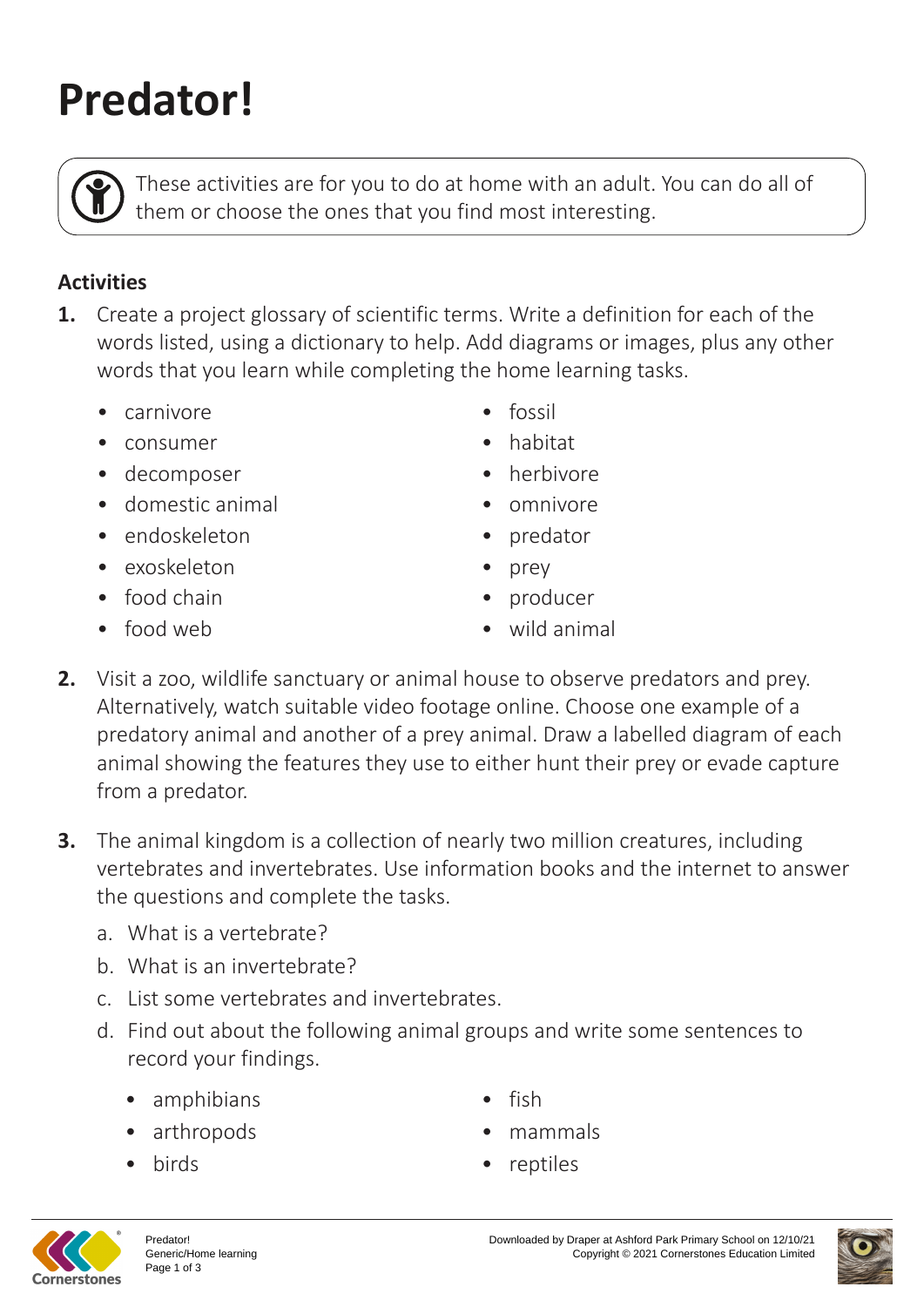- **4.** *Ichthyosaurs* are an extinct group of predatory aquatic reptiles. Use your research skills to find the names of other extinct predators. Choose one that you find most interesting and create a fact file. Include a title, picture, statistics and fascinating facts.
- **5.** Read animal stories and poems, including fables or tales from other cultures. Examples include, *The Owl Who Was Afraid of the Dark* by Jill Tomlinson, *Charlotte's Web* by E B White, *Tiger, Tiger Burning Bright* by Fiona Waters or *Poems About Animals* by Brian Moses. After reading, write a book review that includes the title, author, plot summary, characters, settings, themes, your opinion and a star rating.
- **6.** A kenning is a type of poem that can describe people, animals and objects. A kenning consists of a list of compound nouns. Compound nouns are nouns made up of two or more separate words put together. Write a kenning poem about a predator that you find interesting. Plan your poem first by listing compound nouns that describe your chosen predator. Choose your favourite and most appropriate compound nouns and use them to write your kenning. Illustrate your kenning and share with a family member.

## Buzzard

Brown-white creature Feathered predator Carnivorous hawk Insect eater Small mammal eater Broad-winged flier Slow flier Swooping surpriser Woodland dweller

- **7.** Visit the BBC Bitesize website to learn about food chains and webs. Draw one or more food chains or a food web for a chosen habitat, such as a pond, woodland or urban area.
- **8.** Some animals have endoskeletons, which are inside the body. Some animals have exoskeletons, which are on the outside of the body. Find out why skeletons are needed and write a short paragraph to explain your findings. Then, draw a table to show which animals have an endoskeleton and which have an exoskeleton.
- **9.** Finish your home learning by writing a summary of the topic, explaining what you have learned about predators, prey, the animal kingdom, food chains, food webs and skeletons.